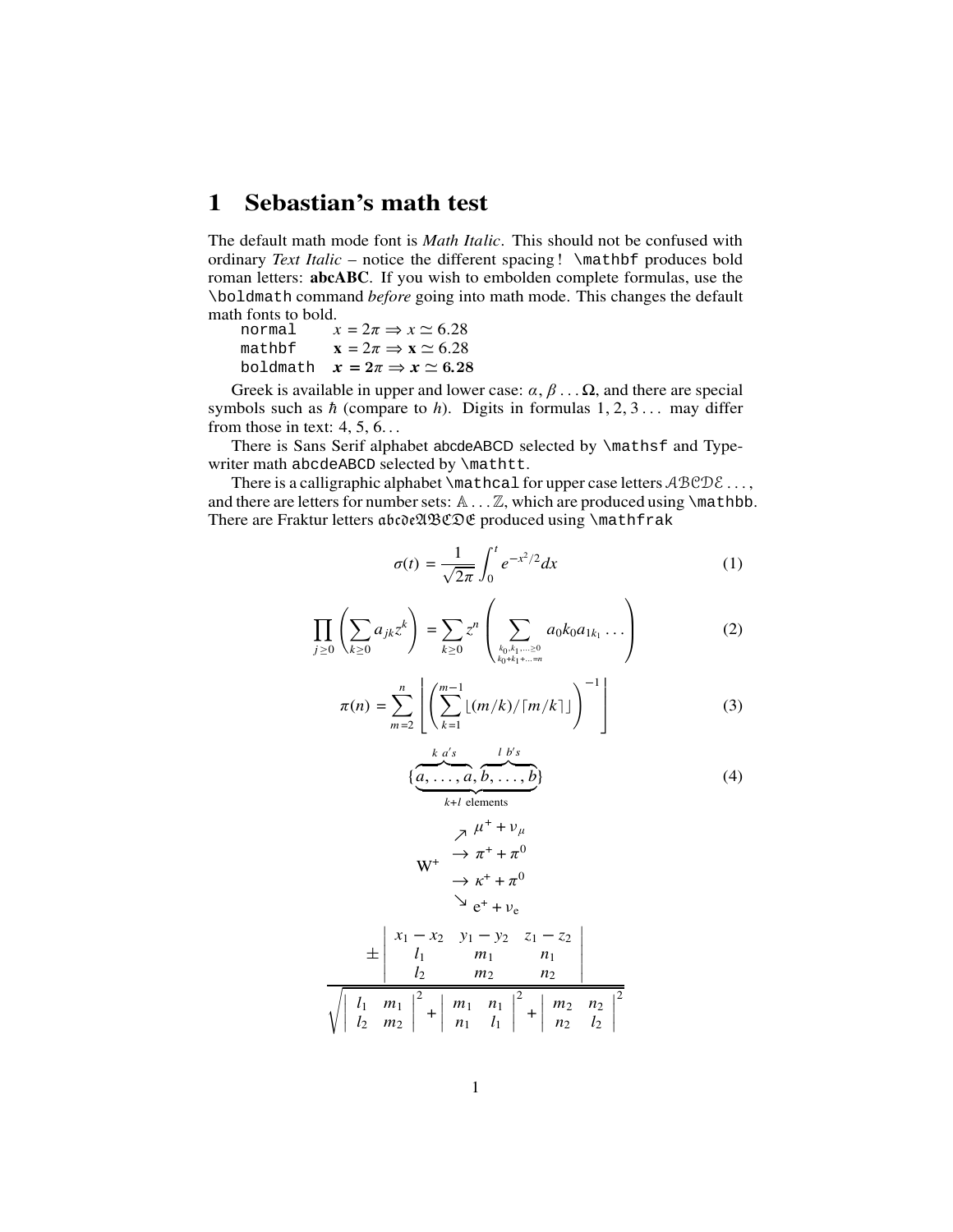## **2 Math Tests**

Math test are taken from[1].

#### **2.1 Math Alphabets**

Math Italic (\mathnormal)

*A*, *B*,*C*, *D*, *E*, *F*, *G*, *H*,*I*, *J*,*K*, *L*, *M*,*N*, *O*, *P*, *Q*, *R*, *S*, *T*, *U*, *V*, *W*, *X*, *Y*, *Z*,  $a, b, c, d, e, f, g, h, i, j, k, l, m, n, o, p, q, r, s, t, u, v, w, x, y, z, l, j,$ *A*, *B*,Γ,∆, *E*, *Z*, *H*,Θ,*I*,*K*,Λ, *M*,*N*,Ξ, *O*,Π, *P*,Σ, *T*,Υ,Φ, *X*,Ψ,Ω,  $\alpha, \beta, \gamma, \delta, \epsilon, \zeta, \eta, \theta, \iota, \kappa, \lambda, \mu, \nu, \zeta, o, \pi, \rho, \sigma, \tau, \nu, \phi, \chi, \psi, \omega, \epsilon, \vartheta, \pi, \varrho, \zeta, \varphi, \ell, \varphi,$ 

Math Roman (\mathrm)

0, 1, 2, 3, 4, 5, 6, 7, 8, 9, A,B,C, D, E, F, G, H,I,J, K, L, M, N, O, P, Q,R, S, T, U, V, W, X, Y, Z, a, b, c, d, e,f, g, h,i,j, k,l, m, n, o, p, q,r,s,t, u, v, w, x, y, z,*ı*,,  $A, B, \Gamma, \Delta, E, Z, H, \Theta, I, K, \Lambda, M, N, \Xi, O, \Pi, P, \Sigma, T, \Upsilon, \Phi, X, \Psi, \Omega,$  $\alpha, \beta, \gamma, \delta, \epsilon, \zeta, \eta, \theta, \iota, \kappa, \lambda, \mu, \nu, \xi, \mathfrak{0}, \pi, \rho, \sigma, \tau, \nu, \phi, \chi, \psi, \omega, \varepsilon, \vartheta, \pi, \rho, \zeta, \varphi, \ell, \varphi, \ell, \varphi$ 

Math Bold (\mathbf)

**0**, **1**, **2**, **3**, **4**, **5**, **6**, **7**, **8**, **9**, A, B, C, D, E, F, G, H, I, J, K, L, M, N, O, P, Q, R, S, T, U, V, W, X, Y, Z,  $a, b, c, d, e, f, g, h, i, j, k, l, m, n, o, p, q, r, s, t, u, v, w, x, y, z, l, l,$ 

Math Sans Serif (\mathsf)

0, 1, 2, 3, 4, 5, 6, 7, 8, 9, A, B, C, D, E, F, G, H,I, J, K, L, M, N, O, P, Q, R, S, T, U, V, W, X, Y, Z, a, b, c, d, e,f, g, h,i,j, k,l, m, n, o, p, q, r, s,t, u, v, w, x, y, z,*ı*,,

Caligraphic (\mathcal)

A, B, C, D, E, F, G, H, I, J, K, L, M, N, O,P,Q, R, S, T, U,V,W, X, Y, Z,

Fraktur (\mathfrak)

 $\mathfrak{A}, \mathfrak{B}, \mathfrak{C}, \mathfrak{D}, \mathfrak{E}, \mathfrak{F}, \mathfrak{G}, \mathfrak{H}, \mathfrak{I}, \mathfrak{J}, \mathfrak{K}, \mathfrak{L}, \mathfrak{M}, \mathfrak{N}, \mathfrak{O}, \mathfrak{P}, \mathfrak{Q}, \mathfrak{R}, \mathfrak{S}, \mathfrak{T}, \mathfrak{U}, \mathfrak{W}, \mathfrak{X}, \mathfrak{Y}, \mathfrak{Z}, \mathfrak{Z}, \mathfrak{Z}, \mathfrak{W}, \mathfrak{W}, \mathfrak{W}, \mathfrak{W}, \mathfrak$ a, b, c,  $\mathfrak d$ , e, f, g,  $\mathfrak h$ , i, j,  $\mathfrak k$ , l,  $\mathfrak m$ ,  $\mathfrak n$ ,  $\mathfrak o$ ,  $\mathfrak p$ ,  $\mathfrak q$ ,  $\mathfrak r$ ,  $\mathfrak s$ ,  $\mathfrak t$ ,  $\mathfrak u$ ,  $\mathfrak v$ ,  $\mathfrak w$ ,  $\mathfrak x$ ,  $\mathfrak v$ ,  $\mathfrak z$ ,  $\mathfrak z$ ,  $\mathfrak z$ ,  $\mathfrak z$ ,  $\mathfrak z$ ,  $\mathfrak$ 

Blackboard Bold (\mathbb)

A,B, C, D,E, F, G, H,I, J, K,L, M, N, O, P, Q, R, S,T, U, V,W, X, Y,Z,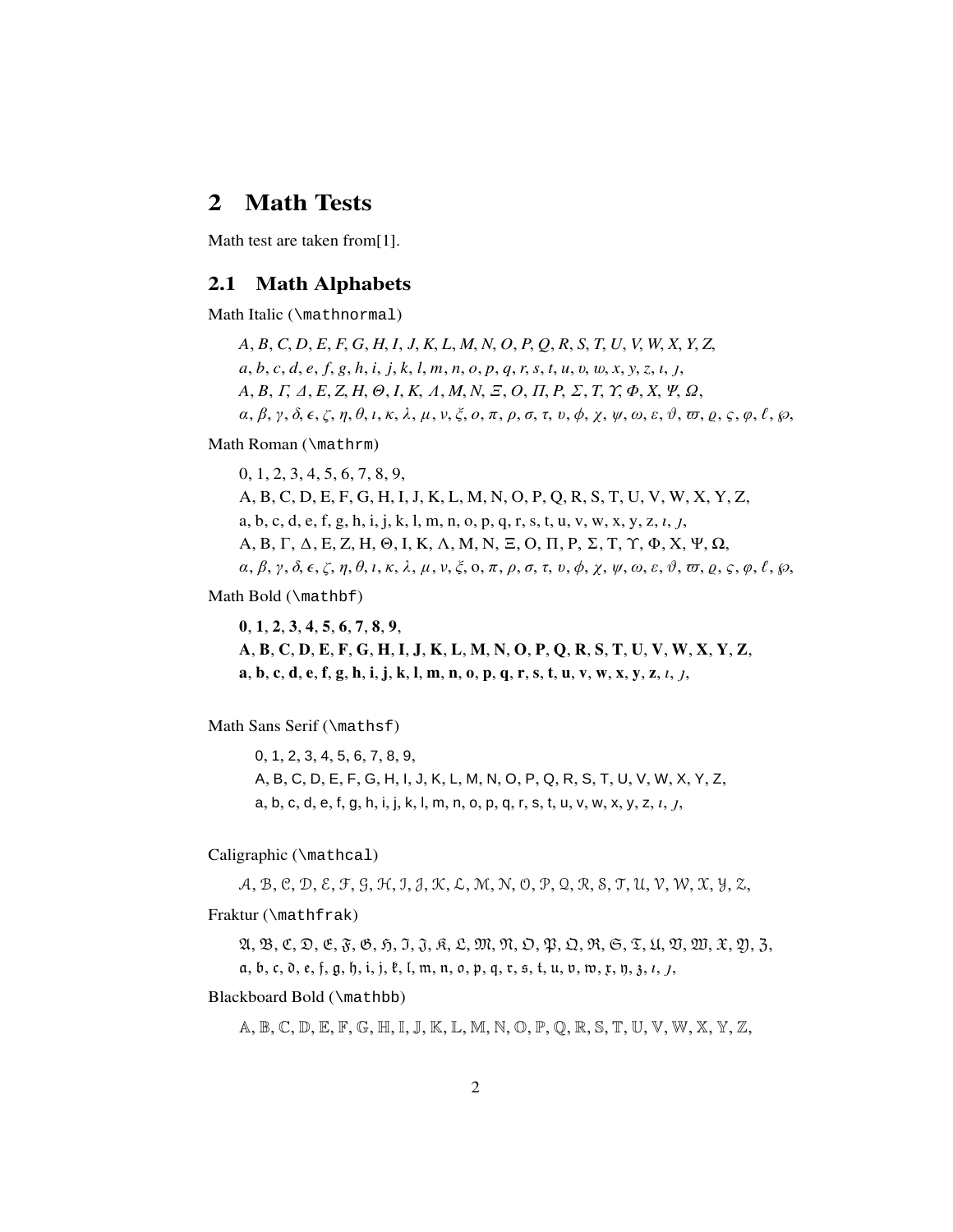#### 2.2 Character Sidebearings

 $|A|+|B|+|C|+|D|+|E|+|F|+|G|+|H|+|I|+|J|+|K|+|L|+|M|+$  $|N|+|O|+|P|+|Q|+|R|+|S|+|T|+|U|+|V|+|W|+|X|+|Y|+|Z|+$  $|a| + |b| + |c| + |d| + |e| + |f| + |g| + |h| + |i| + |j| + |k| + |l| + |m| +$  $|n| + |o| + |p| + |q| + |r| + |s| + |t| + |u| + |v| + |w| + |x| + |y| + |z| + |t| + |t| + |t|$  $|A| + |B| + |\Gamma| + |\Delta| + |E| + |Z| + |H| + |\Theta| + |I| + |K| + |\Lambda| + |M| +$  $|N| + |\Xi| + |O| + |\Pi| + |P| + |\Sigma| + |T| + |\Upsilon| + |\Phi| + |X| + |\Psi| + |\Omega| +$  $|\alpha| + |\beta| + |\gamma| + |\delta| + |\epsilon| + |\zeta| + |\eta| + |\theta| + |\iota| + |\kappa| + |\lambda| + |\mu| +$  $|v| + |\xi| + |o| + |\pi| + |\rho| + |\sigma| + |\tau| + |v| + |\phi| + |\chi| + |\psi| + |\omega| +$  $|\varepsilon| + |\vartheta| + |\varpi| + |\varrho| + |\varsigma| + |\varphi| + |\ell| + |\varphi| +$ 

 $|A| + |B| + |C| + |D| + |E| + |F| + |G| + |H| + |I| + |J| + |K| + |L| + |M| +$  $|N| + |O| + |P| + |O| + |R| + |S| + |T| + |U| + |V| + |W| + |X| + |Y| + |Z| +$  $|a| + |b| + |c| + |d| + |e| + |f| + |g| + |h| + |i| + |i| + |k| + |l| + |m| +$  $|n| + |o| + |p| + |q| + |r| + |s| + |t| + |u| + |v| + |w| + |x| + |y| + |z| + |t| + |t| + |t| + |t|$  $|A| + |B| + |\Gamma| + |\Delta| + |E| + |Z| + |H| + |\Theta| + |I| + |K| + |\Lambda| + |M| +$  $|N| + |\Xi| + |O| + |\Pi| + |P| + |\Sigma| + |\Upsilon| + |\Upsilon| + |\Phi| + |X| + |\Psi| + |\Omega| +$ 

 $|A| + |B| + |C| + |D| + |\mathcal{E}| + |\mathcal{F}| + |G| + |\mathcal{H}| + |\mathcal{I}| + |\mathcal{J}| + |\mathcal{K}| + |\mathcal{L}| + |\mathcal{M}| +$  $|N| + |0| + |P| + |Q| + |R| + |S| + |T| + |U| + |V| + |W| + |X| + |Y| + |Z| +$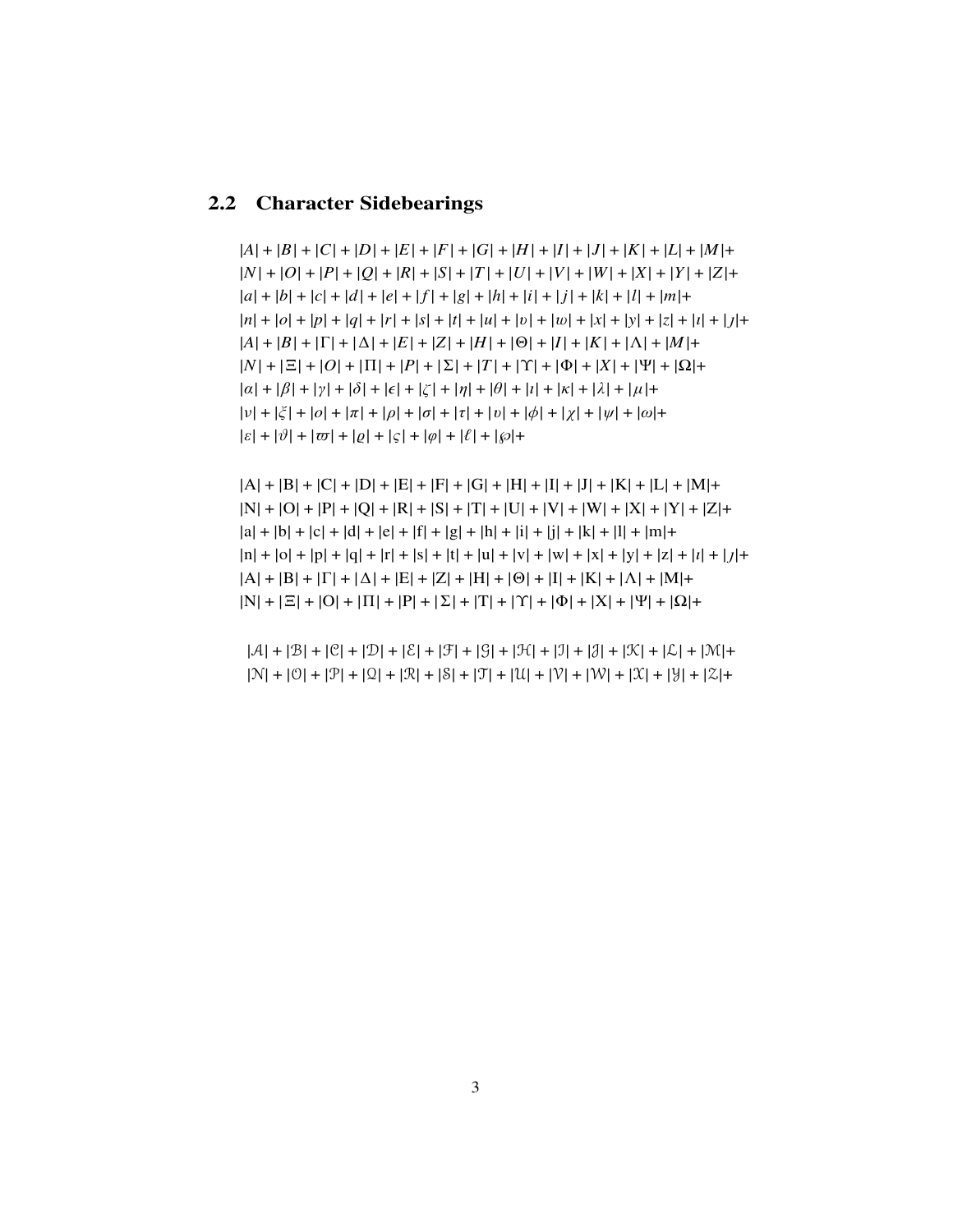#### 2.3 Superscript positioning

 $A^{2} + B^{2} + C^{2} + D^{2} + E^{2} + F^{2} + G^{2} + H^{2} + I^{2} + J^{2} + K^{2} + L^{2} + M^{2} +$  $N^2 + O^2 + P^2 + O^2 + R^2 + S^2 + T^2 + U^2 + V^2 + W^2 + X^2 + Y^2 + Z^2 +$  $a^{2} + b^{2} + c^{2} + d^{2} + e^{2} + f^{2} + g^{2} + h^{2} + i^{2} + j^{2} + k^{2} + l^{2} + m^{2} +$  $n^2 + o^2 + p^2 + q^2 + r^2 + s^2 + t^2 + u^2 + v^2 + w^2 + x^2 + y^2 + z^2 + t^2 + t^2$  $A^{2} + B^{2} + \Gamma^{2} + \Lambda^{2} + E^{2} + Z^{2} + H^{2} + \Theta^{2} + I^{2} + K^{2} + \Lambda^{2} + M^{2} +$  $N^2 + \Xi^2 + O^2 + \Pi^2 + P^2 + \Sigma^2 + T^2 + \Upsilon^2 + \Phi^2 + X^2 + \Psi^2 + \Omega^2 +$  $\alpha^{2} + \beta^{2} + \gamma^{2} + \delta^{2} + \epsilon^{2} + \zeta^{2} + \eta^{2} + \theta^{2} + \iota^{2} + \kappa^{2} + \lambda^{2} + \mu^{2} +$  $v^2 + \xi^2 + o^2 + \pi^2 + \rho^2 + \sigma^2 + \tau^2 + v^2 + \phi^2 + \gamma^2 + \psi^2 + \omega^2 +$  $\varepsilon^2 + \vartheta^2 + \varpi^2 + \varrho^2 + \varsigma^2 + \varrho^2 + \ell^2 + \varphi^2 +$ 

$$
A^{2} + B^{2} + C^{2} + D^{2} + E^{2} + F^{2} + G^{2} + H^{2} + I^{2} + J^{2} + K^{2} + L^{2} + M^{2} +
$$
  
\n
$$
N^{2} + O^{2} + P^{2} + Q^{2} + R^{2} + S^{2} + T^{2} + U^{2} + V^{2} + W^{2} + X^{2} + Y^{2} + Z^{2} +
$$
  
\n
$$
a^{2} + b^{2} + c^{2} + d^{2} + e^{2} + f^{2} + g^{2} + h^{2} + i^{2} + j^{2} + k^{2} + I^{2} + m^{2} +
$$
  
\n
$$
n^{2} + o^{2} + p^{2} + q^{2} + r^{2} + s^{2} + t^{2} + u^{2} + v^{2} + w^{2} + x^{2} + y^{2} + z^{2} + t^{2} + j^{2} +
$$
  
\n
$$
A^{2} + B^{2} + \Gamma^{2} + \Delta^{2} + E^{2} + Z^{2} + H^{2} + \Theta^{2} + I^{2} + K^{2} + \Delta^{2} + M^{2} +
$$
  
\n
$$
N^{2} + \Xi^{2} + O^{2} + \Pi^{2} + P^{2} + \Sigma^{2} + T^{2} + \Upsilon^{2} + \Phi^{2} + X^{2} + \Psi^{2} + \Omega^{2} +
$$

 $A^{2} + B^{2} + C^{2} + D^{2} + E^{2} + F^{2} + G^{2} + H^{2} + J^{2} + A^{2} + K^{2} + L^{2} + M^{2} +$  $\mathcal{N}^2 + \mathcal{O}^2 + \mathcal{P}^2 + \mathcal{Q}^2 + \mathcal{R}^2 + \mathcal{S}^2 + \mathcal{T}^2 + \mathcal{U}^2 + \mathcal{V}^2 + \mathcal{W}^2 + \mathcal{X}^2 + \mathcal{Y}^2 + \mathcal{Z}^2 +$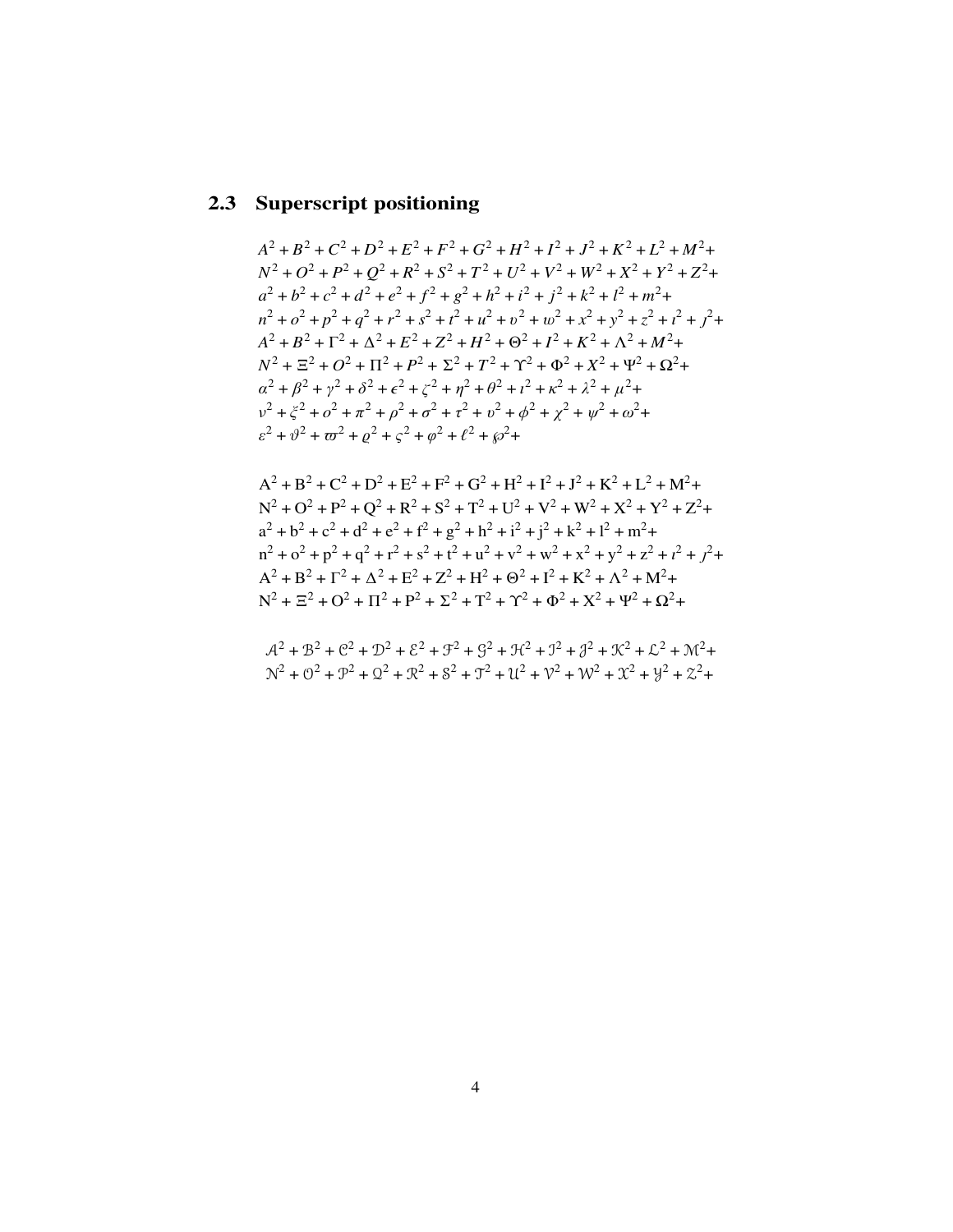#### **2.4 Subscript positioning**

 $A_i + B_i + C_i + D_i + E_i + F_i + G_i + H_i + I_i + J_i + K_i + L_i + M_i +$  $N_i + Q_i + P_i + Q_i + R_i + S_i + T_i + U_i + V_i + W_i + X_i + Y_i + Z_i +$  $a_i + b_i + c_i + d_i + e_i + f_i + g_i + h_i + i_i + j_i + k_i + l_i + m_i +$  $n_i + o_i + p_i + q_i + r_i + s_i + t_i + u_i + v_i + w_i + x_i + y_i + z_i + t_i + t_i$  $A_i + B_i + \Gamma_i + \Delta_i + E_i + Z_i + H_i + \Theta_i + I_i + K_i + \Lambda_i + M_i +$  $N_i + \Sigma_i + O_i + \Pi_i + P_i + \Sigma_i + T_i + \Upsilon_i + \Phi_i + X_i + \Psi_i + \Omega_i +$  $\alpha_i + \beta_i + \gamma_i + \delta_i + \epsilon_i + \zeta_i + \eta_i + \theta_i + \iota_i + \kappa_i + \lambda_i + \mu_i +$ ν*<sup>i</sup>* + ξ*<sup>i</sup>* + *o<sup>i</sup>* + π*<sup>i</sup>* + ρ*<sup>i</sup>* + σ*<sup>i</sup>* + τ*<sup>i</sup>* + υ*<sup>i</sup>* + φ*<sup>i</sup>* + χ*<sup>i</sup>* + ψ*<sup>i</sup>* + ω*i*+  $\varepsilon_i + \vartheta_i + \varpi_i + \varrho_i + \varsigma_i + \varphi_i + \ell_i + \varrho_i +$ 

A*<sup>i</sup>* + B*<sup>i</sup>* + C*<sup>i</sup>* + D*<sup>i</sup>* + E*<sup>i</sup>* + F*<sup>i</sup>* + G*<sup>i</sup>* + H*<sup>i</sup>* + I*<sup>i</sup>* + J*<sup>i</sup>* + K*<sup>i</sup>* + L*<sup>i</sup>* + M*i*+  $N_i + O_i + P_i + Q_i + R_i + S_i + T_i + U_i + V_i + W_i + X_i + Y_i + Z_i +$ a*<sup>i</sup>* + b*<sup>i</sup>* + c*<sup>i</sup>* + d*<sup>i</sup>* + e*<sup>i</sup>* + f*<sup>i</sup>* + g*<sup>i</sup>* + h*<sup>i</sup>* + i*<sup>i</sup>* + j*<sup>i</sup>* + k*<sup>i</sup>* + l*<sup>i</sup>* + m*i*+  $n_i + o_i + p_i + q_i + r_i + s_i + t_i + u_i + v_i + w_i + x_i + y_i + z_i + t_i + j_i + t_i$  $A_i + B_i + \Gamma_i + \Delta_i + E_i + Z_i + H_i + \Theta_i + I_i + K_i + \Lambda_i + M_i +$  $N_i + \Xi_i + O_i + \Pi_i + P_i + \Sigma_i + T_i + \Upsilon_i + \Phi_i + X_i + \Psi_i + \Omega_i +$ 

 $A_i + B_i + C_i + D_i + \mathcal{E}_i + \mathcal{F}_i + \mathcal{G}_i + \mathcal{H}_i + \mathcal{I}_i + \mathcal{J}_i + \mathcal{K}_i + \mathcal{L}_i + \mathcal{M}_i +$  $N_i + \mathcal{O}_i + \mathcal{P}_i + \mathcal{Q}_i + \mathcal{R}_i + \mathcal{S}_i + \mathcal{T}_i + \mathcal{U}_i + \mathcal{V}_i + \mathcal{W}_i + \mathcal{X}_i + \mathcal{Y}_i + \mathcal{Z}_i +$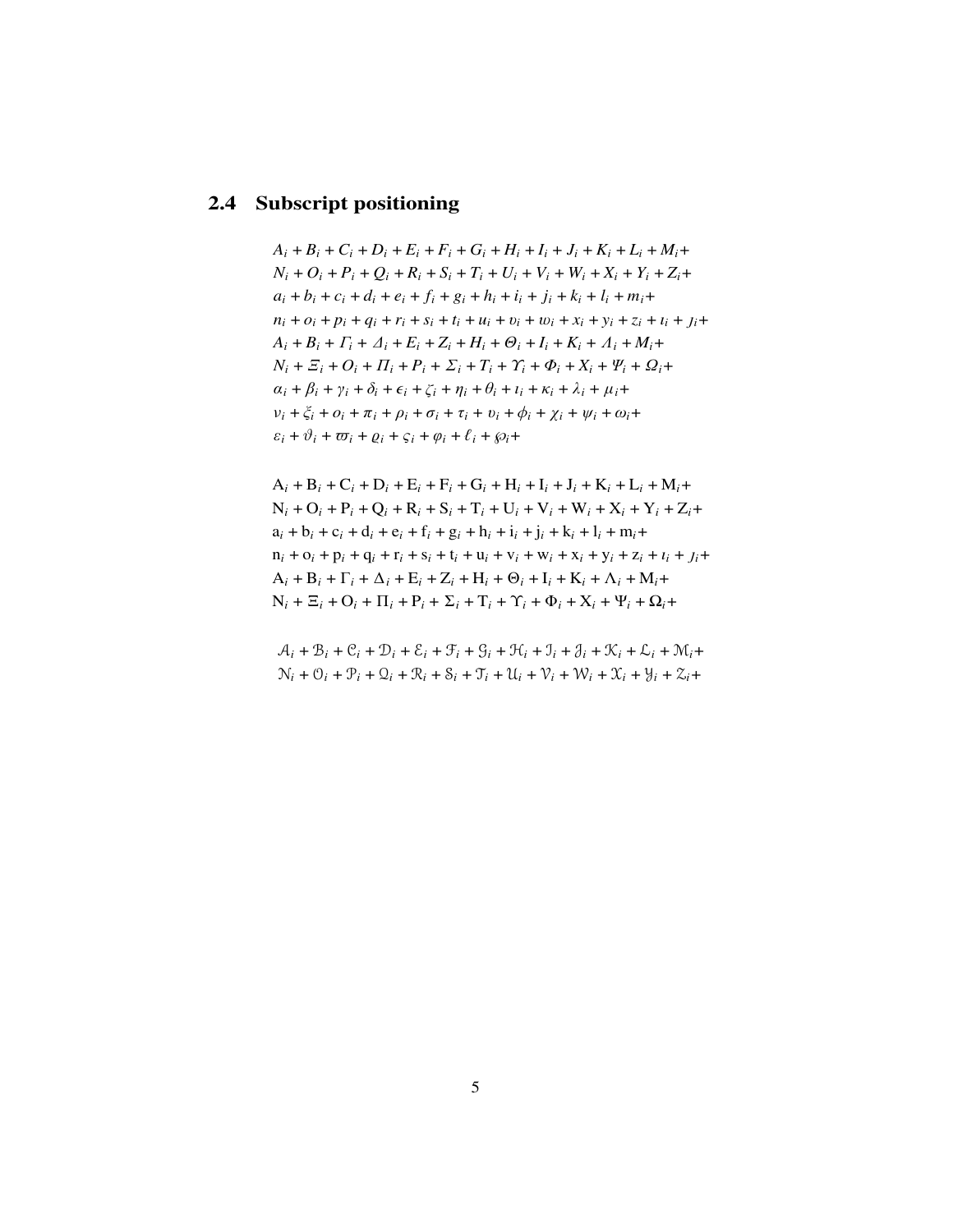### **2.5 Accent positioning**

```
\hat{A} + \hat{B} + \hat{C} + \hat{D} + \hat{E} + \hat{F} + \hat{G} + \hat{H} + \hat{I} + \hat{J} + \hat{K} + \hat{L} + \hat{M} + \hat{K}\hat{N} + \hat{O} + \hat{P} + \hat{O} + \hat{R} + \hat{S} + \hat{T} + \hat{U} + \hat{V} + \hat{W} + \hat{X} + \hat{Y} + \hat{Z} + \hat{Z}\hat{a} + \hat{b} + \hat{c} + \hat{d} + \hat{e} + \hat{f} + \hat{g} + \hat{h} + \hat{i} + \hat{j} + \hat{k} + \hat{l} + \hat{m}+
\hat{n} + \hat{o} + \hat{p} + \hat{q} + \hat{r} + \hat{s} + \hat{t} + \hat{u} + \hat{v} + \hat{w} + \hat{x} + \hat{y} + \hat{z} + \hat{i} + \hat{j} + \hat{k}\hat{A} + \hat{B} + \hat{\Gamma} + \hat{\Delta} + \hat{E} + \hat{Z} + \hat{H} + \hat{\Theta} + \hat{I} + \hat{K} + \hat{\Lambda} + \hat{M} + \hat{K}\hat{N} + \hat{\Xi} + \hat{O} + \hat{\Pi} + \hat{P} + \hat{\Sigma} + \hat{T} + \hat{\Upsilon} + \hat{\Phi} + \hat{X} + \hat{\Psi} + \hat{\Omega} + \hat{\Sigma}\hat{\alpha} + \hat{\beta} + \hat{\gamma} + \hat{\delta} + \hat{\epsilon} + \hat{\zeta} + \hat{\eta} + \hat{\theta} + \hat{\iota} + \hat{\kappa} + \hat{\lambda} + \hat{\mu} + \hat{\kappa}\hat{v} + \hat{\xi} + \hat{o} + \hat{\pi} + \hat{\rho} + \hat{\sigma} + \hat{\tau} + \hat{v} + \hat{\phi} + \hat{\chi} + \hat{\psi} + \hat{\omega} + \hat{\omega}\hat{\varepsilon} + \hat{\vartheta} + \hat{\omega} + \hat{\rho} + \hat{\varsigma} + \hat{\varphi} + \hat{\ell} + \hat{\wp} +
```

$$
\hat{A} + \hat{B} + \hat{C} + \hat{D} + \hat{E} + \hat{F} + \hat{G} + \hat{H} + \hat{I} + \hat{J} + \hat{K} + \hat{L} + \hat{M} + \hat{N} + \hat{O} + \hat{P} + \hat{Q} + \hat{K} + \hat{S} + \hat{T} + \hat{U} + \hat{V} + \hat{W} + \hat{X} + \hat{Y} + \hat{Z} + \hat{B} + \hat{b} + \hat{c} + \hat{d} + \hat{e} + \hat{f} + \hat{g} + \hat{h} + \hat{i} + \hat{j} + \hat{k} + \hat{i} + \hat{m} + \hat{n} + \hat{o} + \hat{p} + \hat{q} + \hat{r} + \hat{s} + \hat{t} + \hat{u} + \hat{v} + \hat{w} + \hat{x} + \hat{y} + \hat{z} + \hat{t} + \hat{j} + \hat{k} + \hat{y} + \hat{z} + \hat{z} + \hat{y} + \hat{z} + \hat{z} + \hat{y} + \hat{z} + \hat{z} + \hat{y} + \hat{z} + \hat{z} + \hat{y} + \hat{z} + \hat{z} + \hat{z} + \hat{y} + \hat{z} + \hat{z} + \hat{z} + \hat{z} + \hat{z} + \hat{z} + \hat{z} + \hat{z} + \hat{z} + \hat{z} + \hat{z} + \hat{z} + \hat{z} + \hat{z} + \hat{z} + \hat{z} + \hat{z} + \hat{z} + \hat{z} + \hat{z} + \hat{z} + \hat{z} + \hat{z} + \hat{z} + \hat{z} + \hat{z} + \hat{z} + \hat{z} + \hat{z} + \hat{z} + \hat{z} + \hat{z} + \hat{z} + \hat{z} + \hat{z} + \hat{z} + \hat{z} + \hat{z} + \hat{z} + \hat{z} + \hat{z} + \hat{z} + \hat{z} + \hat{z} + \hat{z} + \hat{z} + \hat{z} + \hat{z} + \hat{z} + \hat{z} + \hat{z} + \hat{z} + \hat{z} + \hat{z} + \hat{z} + \hat{z} + \hat{
$$

 $\hat{A} + \hat{B} + \hat{C} + \hat{D} + \hat{\xi} + \hat{\mathcal{F}} + \hat{\mathcal{G}} + \hat{\mathcal{H}} + \hat{\mathcal{I}} + \hat{\mathcal{A}} + \hat{\mathcal{K}} + \hat{\mathcal{L}} + \hat{\mathcal{M}} +$  $\hat{N} + \hat{O} + \hat{\mathcal{P}} + \hat{\mathcal{Q}} + \hat{\mathcal{R}} + \hat{\mathcal{S}} + \hat{\mathcal{T}} + \hat{\mathcal{U}} + \hat{\mathcal{V}} + \hat{\mathcal{W}} + \hat{\mathcal{X}} + \hat{\mathcal{Y}} + \hat{\mathcal{Z}} +$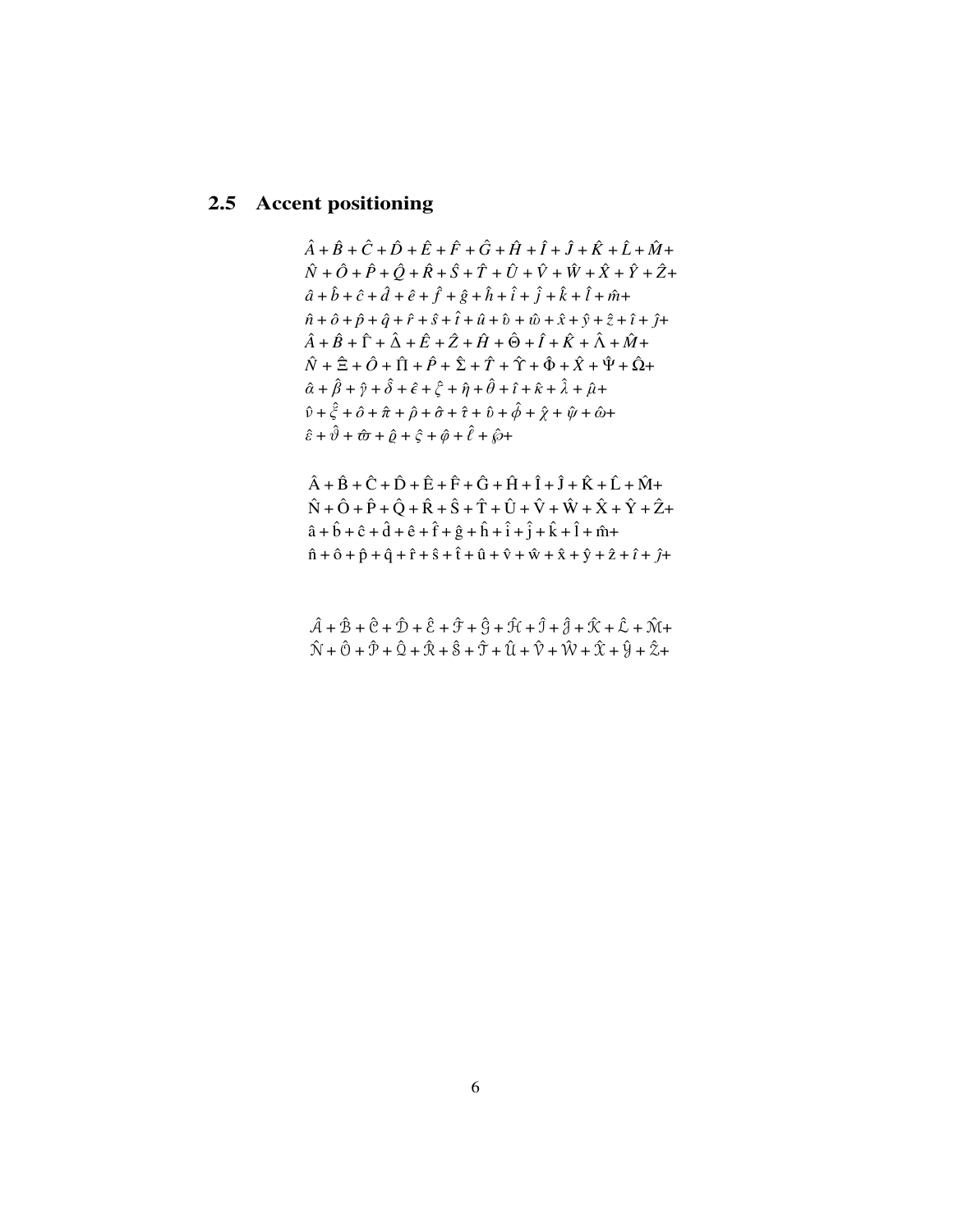#### **2.6 Differentials**

*dA* + *dB* + *dC* + *dD* + *dE* + *dF* + *dG* + *dH* + *dI* + *dJ* + *dK* + *dL* + *dM*+ *dN* + *dO* + *dP* + *dQ* + *dR* + *dS* + *dT* + *dU* + *dV* + *dW* + *dX* + *dY* + *dZ*+ *da* + *db* + *dc* + *dd* + *de* + *df* + *dg* + *dh* + *di* + *dj* + *dk* + *dl* + *dm*+  $dn + do + dp + dq + dr + ds + dt + du + dv + dw + dx + dy + dz + dt + d\mu + d\mu + d\mu$  $dA + dB + d\Gamma + d\Delta + dE + dZ + dH + d\Theta + dI + dK + d\Lambda + dM +$  $dN + dE + dO + d\Pi + dP + d\Sigma + dT + d\Upsilon + d\Phi + dX + d\Psi + d\Omega +$ *d*α + *d*β + *d*γ + *d*δ + *d*ǫ + *d*ζ + *d*η + *d*θ + *d*ι + *d*κ + *d*λ + *d*µ+ *d*ν + *d*ξ + *do* + *d*π + *d*ρ + *d*σ + *d*τ + *d*υ + *d*φ + *d*χ + *d*ψ + *d*ω+  $d\varepsilon + d\vartheta + d\varpi + d\rho + d\zeta + d\varphi + d\ell + d\varphi +$  $dA + dB + d\Gamma + d\Delta + dE + dZ + dH + d\Theta + dI + dK + d\Lambda + dM+$  $dN + dE + dO + d\Pi + dP + dE + dT + d\Upsilon + d\Phi + dX + d\Psi + d\Omega +$ 

 $dA + dB + dC + dD + dE + dF + dG + dH + dI + dJ + dK + dL + dM +$ d*N* + d*O* + d*P* + d*Q* + d*R* + d*S* + d*T* + d*U* + d*V* + d*W* + d*X* + d*Y* + d*Z*+  $da + db + dc + dd + de + df + dg + dh + di + dj + dk + dl + dm +$  $dn + d$ *o* +  $dp + dq + dr + ds + dt + du + dv + dw + dx + dy + dz + dt + d/t +$  $dA + dB + d\Gamma + d\Delta + dE + dZ + dH + d\Theta + dI + dK + d\Lambda + dM +$  $dN + dE + dO + d\Pi + dP + d\Sigma + dT + d\Upsilon + d\Phi + dX + d\Psi + d\Omega +$  $d\alpha + d\beta + d\gamma + d\delta + d\epsilon + d\zeta + d\eta + d\theta + d\iota + d\kappa + d\lambda + d\mu +$  $\mathrm{d}v + \mathrm{d}\zeta + \mathrm{d}\sigma + \mathrm{d}\pi + \mathrm{d}\rho + \mathrm{d}\sigma + \mathrm{d}\tau + \mathrm{d}v + \mathrm{d}\phi + \mathrm{d}\chi + \mathrm{d}\psi + \mathrm{d}\omega +$  $d\varepsilon + d\vartheta + d\varpi + d\rho + d\varsigma + d\varphi + d\ell + d\varphi +$  $dA + dB + d\Gamma + d\Delta + dE + dZ + dH + d\Theta + dI + dK + d\Lambda + dM+$  $dN + dE + dO + d\Pi + dP + d\Sigma + dT + d\Upsilon + d\Phi + dX + d\Psi + d\Omega +$ 

∂*A* + ∂*B* + ∂*C* + ∂*D* + ∂*E* + ∂*F* + ∂*G* + ∂*H* + ∂*I* + ∂*J* + ∂*K* + ∂*L* + ∂*M*+ ∂*N* + ∂*O* + ∂*P* + ∂*Q* + ∂*R* + ∂*S* + ∂*T* + ∂*U* + ∂*V* + ∂*W* + ∂*X* + ∂*Y* + ∂*Z*+ ∂*a* + ∂*b* + ∂*c* + ∂*d* + ∂*e* + ∂ *f* + ∂*g* + ∂*h* + ∂*i* + ∂ *j* + ∂*k* + ∂*l* + ∂*m*+ ∂*n* + ∂*o* + ∂*p* + ∂*q* + ∂*r* + ∂*s* + ∂*t* + ∂*u* + ∂v + ∂w + ∂*x* + ∂*y* + ∂*z* + ∂*ı* + ∂+  $\partial A + \partial B + \partial \Gamma + \partial \Delta + \partial E + \partial Z + \partial H + \partial \Theta + \partial I + \partial K + \partial \Lambda + \partial M +$  $\partial N + \partial \Xi + \partial O + \partial \Pi + \partial P + \partial \Sigma + \partial T + \partial \Upsilon + \partial \Phi + \partial X + \partial \Psi + \partial \Omega +$  $∂α + ∂β + ∂γ + ∂δ + ∂ε + ∂ζ + ∂η + ∂θ + ∂ι + ∂κ + ∂λ + ∂μ +$  $∂ν + ∂ξ + ∂ω + ∂π + ∂ρ + ∂σ + ∂τ + ∂ν + ∂φ + ∂χ + ∂ψ + ∂ω +$  $\partial \varepsilon + \partial \vartheta + \partial \varpi + \partial \varrho + \partial \varsigma + \partial \varphi + \partial \ell + \partial \wp +$  $\partial A + \partial B + \partial \Gamma + \partial \Delta + \partial E + \partial Z + \partial H + \partial \Theta + \partial I + \partial K + \partial \Lambda + \partial M +$  $\partial N + \partial \Xi + \partial O + \partial \Pi + \partial P + \partial \Sigma + \partial T + \partial \Upsilon + \partial \Phi + \partial X + \partial \Psi + \partial \Omega +$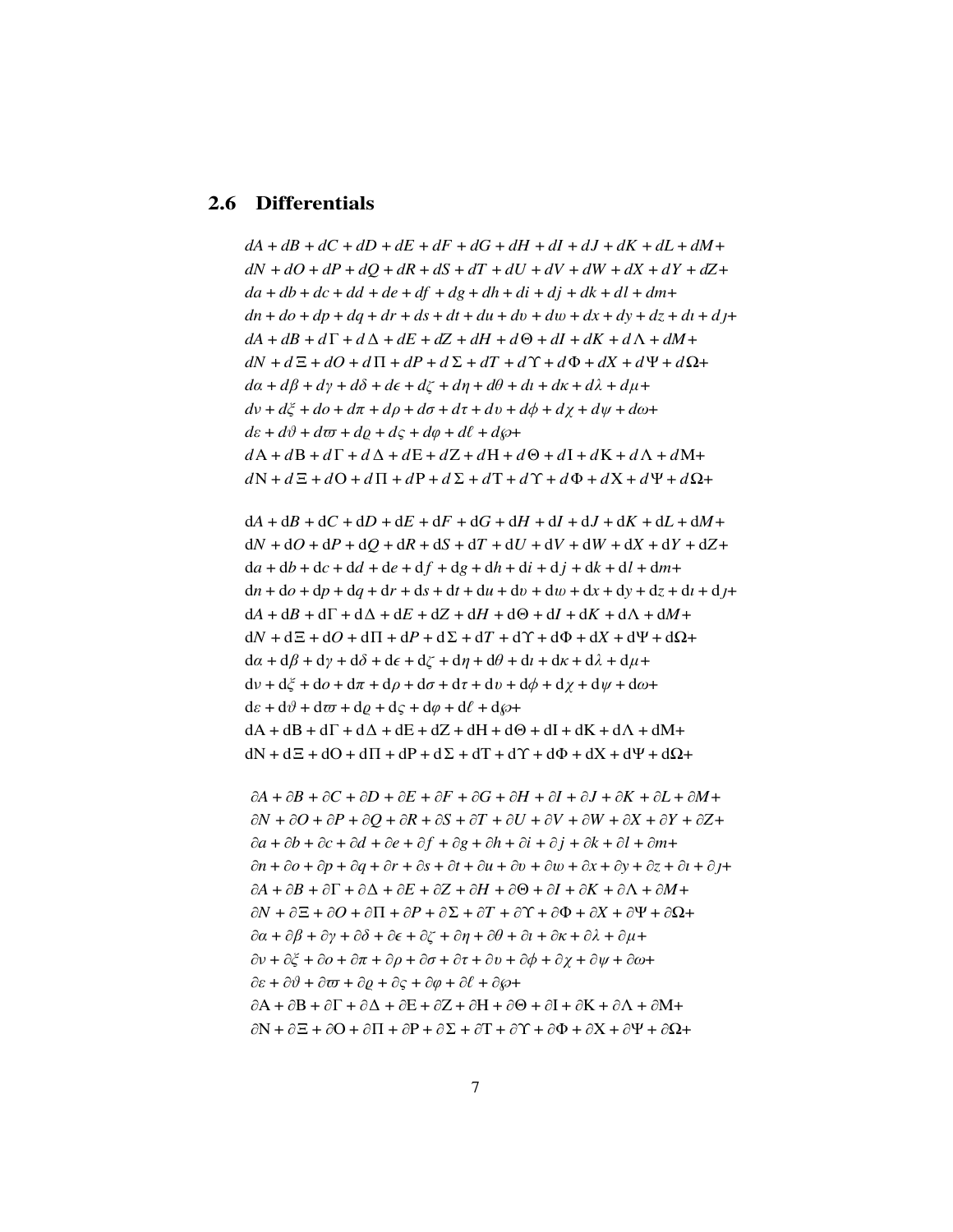# **2.7 Slash kerning**

$$
1/A + 1/B + 1/C + 1/D + 1/E + 1/F + 1/G + 1/H + 1/I + 1/J + 1/K + 1/L + 1/M + 1/N + 1/O + 1/P + 1/Q + 1/R + 1/S + 1/T + 1/U + 1/V + 1/W + 1/X + 1/Y + 1/Z + 1/a + 1/b + 1/c + 1/d + 1/e + 1/f + 1/g + 1/h + 1/i + 1/i + 1/l + 1/M + 1/n + 1/o + 1/p + 1/q + 1/r + 1/S + 1/t + 1/u + 1/v + 1/x + 1/y + 1/Z + 1/I + 1/J + 1/K + 1/J + 1/M + 1/N + 1/Z + 1/O + 1/T + 1/C + 1/T + 1/C + 1/T + 1/\Phi + 1/X + 1/\Psi + 1/\Omega + 1/a + 1/\beta + 1/\gamma + 1/\delta + 1/\epsilon + 1/\zeta + 1/\eta + 1/\theta + 1/\iota + 1/\kappa + 1/\lambda + 1/\mu + 1/\nu + 1/\xi + 1/o + 1/\tau + 1/\rho + 1/\tau + 1/\rho + 1/\tau + 1/\rho + 1/\chi + 1/\psi + 1/\omega + 1/\epsilon + 1/\psi + 1/\phi + 1/\zeta + 1/\phi + 1/\zeta + 1/\phi + 1/\zeta + 1/\phi + 1/\zeta + 1/\phi + 1/\zeta + 1/\phi + 1/\zeta + 1/\phi + 1/\zeta + 1/\phi + 1/\zeta + 1/\phi + 1/\zeta + 1/\phi + 1/\zeta + 1/\phi + 1/\zeta + 1/\phi + 1/\zeta + 1/\phi + 1/\zeta + 1/\phi + 1/\zeta + 1/\phi + 1/\zeta + 1/\phi + 1/\zeta + 1/\phi + 1/\zeta + 1/\phi + 1/\zeta + 1/\phi + 1/\zeta + 1/\phi + 1/\zeta + 1/\phi + 1/\zeta + 1/\phi + 1/\zeta + 1/\phi + 1/\zeta + 1/\phi + 1/\zeta + 1/\phi + 1/\zeta + 1/\phi + 1/\zeta + 1/\phi + 1/\zeta + 1/\phi + 1/\zeta + 1/\phi + 1/\zeta + 1/\phi + 1/\zeta + 1/\phi + 1/\zeta + 1/\phi + 1/\zeta + 1/\phi +
$$

$$
A/2 + B/2 + C/2 + D/2 + E/2 + F/2 + G/2 + H/2 + I/2 + J/2 + K/2 + L/2 + M/2 + N/2 + O/2 + P/2 + Q/2 + R/2 + S/2 + T/2 + U/2 + V/2 + W/2 + X/2 + Y/2 + Z/2 + A/2 + b/2 + c/2 + d/2 + e/2 + f/2 + g/2 + h/2 + i/2 + j/2 + k/2 + l/2 + m/2 + n/2 + o/2 + p/2 + q/2 + r/2 + s/2 + t/2 + u/2 + v/2 + w/2 + x/2 + y/2 + z/2 + t/2 + J/2 + A/2 + B/2 + \Gamma/2 + \Delta/2 + E/2 + Z/2 + H/2 + \Theta/2 + I/2 + K/2 + \Delta/2 + M/2 + N/2 + \Xi/2 + O/2 + \Pi/2 + P/2 + \Sigma/2 + T/2 + \Phi/2 + X/2 + \Psi/2 + \Omega/2 + \alpha/2 + \beta/2 + \gamma/2 + \delta/2 + \epsilon/2 + \zeta/2 + \eta/2 + \theta/2 + t/2 + \lambda/2 + \mu/2 + \nu/2 + \zeta/2 + o/2 + \pi/2 + \rho/2 + \tau/2 + \psi/2 + \psi/2 + \psi/2 + \psi/2 + \phi/2 + \zeta/2 + \psi/2 + \phi/2 + \zeta/2 + \psi/2 + \phi/2 + \zeta/2 + \psi/2 + \phi/2 + \zeta/2 + \psi/2 + \zeta/2 + \psi/2 + \zeta/2 + \psi/2 + \zeta/2 + \psi/2 + \zeta/2 + \psi/2 + \zeta/2 + \psi/2 + \zeta/2 + \psi/2 + \zeta/2 + \psi/2 + \zeta/2 + \psi/2 + \zeta/2 + \psi/2 + \zeta/2 + \zeta/2 + \zeta/2 + \zeta/2 + \zeta/2 + \zeta/2 + \zeta/2 + \zeta/2 + \zeta/2 + \zeta/2 + \zeta/2 + \zeta/2 + \zeta/2 + \zeta/2 + \zeta/2 + \zeta/2 + \zeta/2 + \zeta/2 + \zeta/2 + \zeta/2 + \zeta/2 + \zeta/2 + \zeta/2 + \zeta/2 + \zeta/2 + \zeta/2 + \zeta/2 + \zeta/2 + \zeta/2
$$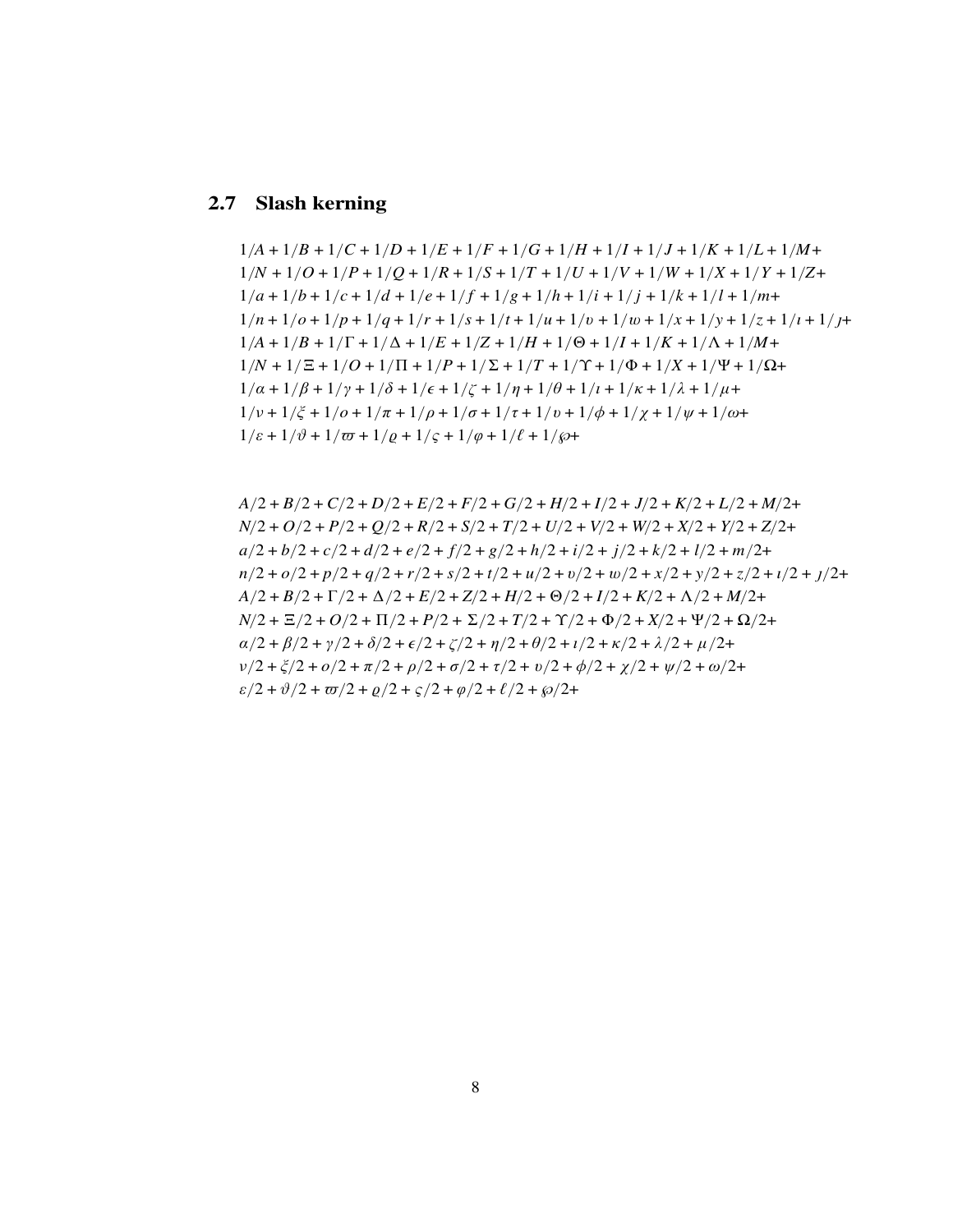### **2.8 Big operators**

$$
\sum_{i=1}^{n} x^{n} \prod_{i=1}^{n} x^{n} \int_{i=1}^{n} x^{n} \phi_{i}^{n} x^{n}
$$
  

$$
\sum_{i=1}^{n} x^{n} \bigoplus_{i=1}^{n} x^{n} \bigotimes_{i=1}^{n} x^{n} \Lambda x^{n} \bigotimes_{i=1}^{n} x^{n} \bigoplus_{i=1}^{n} x^{n} \bigotimes_{i=1}^{n} x^{n} \bigotimes_{i=1}^{n} x^{n} \bigotimes_{i=1}^{n} x^{n} \bigotimes_{i=1}^{n} x^{n}
$$

#### **2.9 Radicals**

$$
\sqrt{x+y} \qquad \sqrt{x^2+y^2} \qquad \sqrt{x_i^2+y_j^2} \qquad \sqrt{\left(\frac{\cos x}{2}\right)} \qquad \sqrt{\left(\frac{\sin x}{2}\right)}
$$

#### **2.10 Over- and underbraces**

$$
\overbrace{x + y} \quad \overbrace{x^2 + y^2} \quad \overbrace{x_i^2 + y_j^2} \quad \overbrace{x} \quad \overbrace{x + y} \quad \overbrace{x_i + y_j} \quad \overbrace{x_i^2 + y_j^2}
$$

#### **2.11 Normal and wide accents**

 $\dot{x}$   $\ddot{x}$   $\ddot{x}$   $\overline{x}$   $\overline{x}$   $\overline{x}$   $\tilde{x}$   $\tilde{x}$   $\tilde{x}$   $\tilde{x}$   $\tilde{x}$   $\tilde{x}$   $\tilde{x}$   $\tilde{x}$   $\tilde{x}$   $\tilde{x}$   $\tilde{x}$   $\tilde{x}$   $\tilde{x}$   $\tilde{x}$   $\tilde{x}$   $\tilde{x}$   $\tilde{x}$   $\tilde{x}$   $\tilde{x}$   $\tilde{x}$   $\tilde{x}$   $\tilde{x}$ 

### **2.12 Long arrows**

←−→ ↔ ←− −→ ←→ ⇐=⇒ ⇔ ⇐= =⇒ ⇐⇒

## **2.13 Left and right delimters**

 $-(f) - -[f] - -[f] - -[f] - -\langle f \rangle - -\{f\} -$ 

$$
-(f) - [f] - [f] - [f] - \langle f \rangle - \{f\} - \langle f \rangle - \langle f \rangle - \langle f \rangle - \langle f \rangle - \langle f \rangle - \langle f \rangle - \langle f \rangle - \langle f \rangle - \langle f \rangle - \langle f \rangle - \langle f \rangle - \langle f \rangle - \langle f \rangle - \langle f \rangle - \langle f \rangle - \langle f \rangle - \langle f \rangle - \langle f \rangle - \langle f \rangle - \langle f \rangle - \langle f \rangle - \langle f \rangle - \langle f \rangle - \langle f \rangle - \langle f \rangle - \langle f \rangle - \langle f \rangle - \langle f \rangle - \langle f \rangle - \langle f \rangle - \langle f \rangle - \langle f \rangle - \langle f \rangle - \langle f \rangle - \langle f \rangle - \langle f \rangle - \langle f \rangle - \langle f \rangle - \langle f \rangle - \langle f \rangle - \langle f \rangle - \langle f \rangle - \langle f \rangle - \langle f \rangle - \langle f \rangle - \langle f \rangle - \langle f \rangle - \langle f \rangle - \langle f \rangle - \langle f \rangle - \langle f \rangle - \langle f \rangle - \langle f \rangle - \langle f \rangle - \langle f \rangle - \langle f \rangle - \langle f \rangle - \langle f \rangle - \langle f \rangle - \langle f \rangle - \langle f \rangle - \langle f \rangle - \langle f \rangle - \langle f \rangle - \langle f \rangle - \langle f \rangle - \langle f \rangle - \langle f \rangle - \langle f \rangle - \langle f \rangle - \langle f \rangle - \langle f \rangle - \langle f \rangle - \langle f \rangle - \langle f \rangle - \langle f \rangle - \langle f \rangle - \langle f \rangle - \langle f \rangle - \langle f \rangle - \langle f \rangle - \langle f \rangle - \langle f \rangle - \langle f \rangle - \langle f \rangle - \langle f \rangle - \langle f \rangle - \langle f \rangle - \langle f \rangle - \langle f \rangle - \langle f \rangle - \langle f \rangle - \langle f \rangle - \langle f \rangle - \langle f \rangle - \langle f \rangle - \langle f \rangle - \langle f \rangle - \langle f \rangle - \langle f \rangle - \langle f \rangle - \langle f \rangle - \langle f \rangle - \langle f \rangle - \langle f \rangle - \langle f \rangle - \langle f \rangle - \langle f \rangle - \langle f \rangle - \langle f \rangle - \langle f \rangle - \langle f \rangle - \langle f \rangle - \langle f \rangle - \langle f \rangle - \langle f \rangle - \langle f \rangle - \langle f \rangle - \langle f \rangle - \langle f \rangle - \langle f \rangle - \langle f \rangle
$$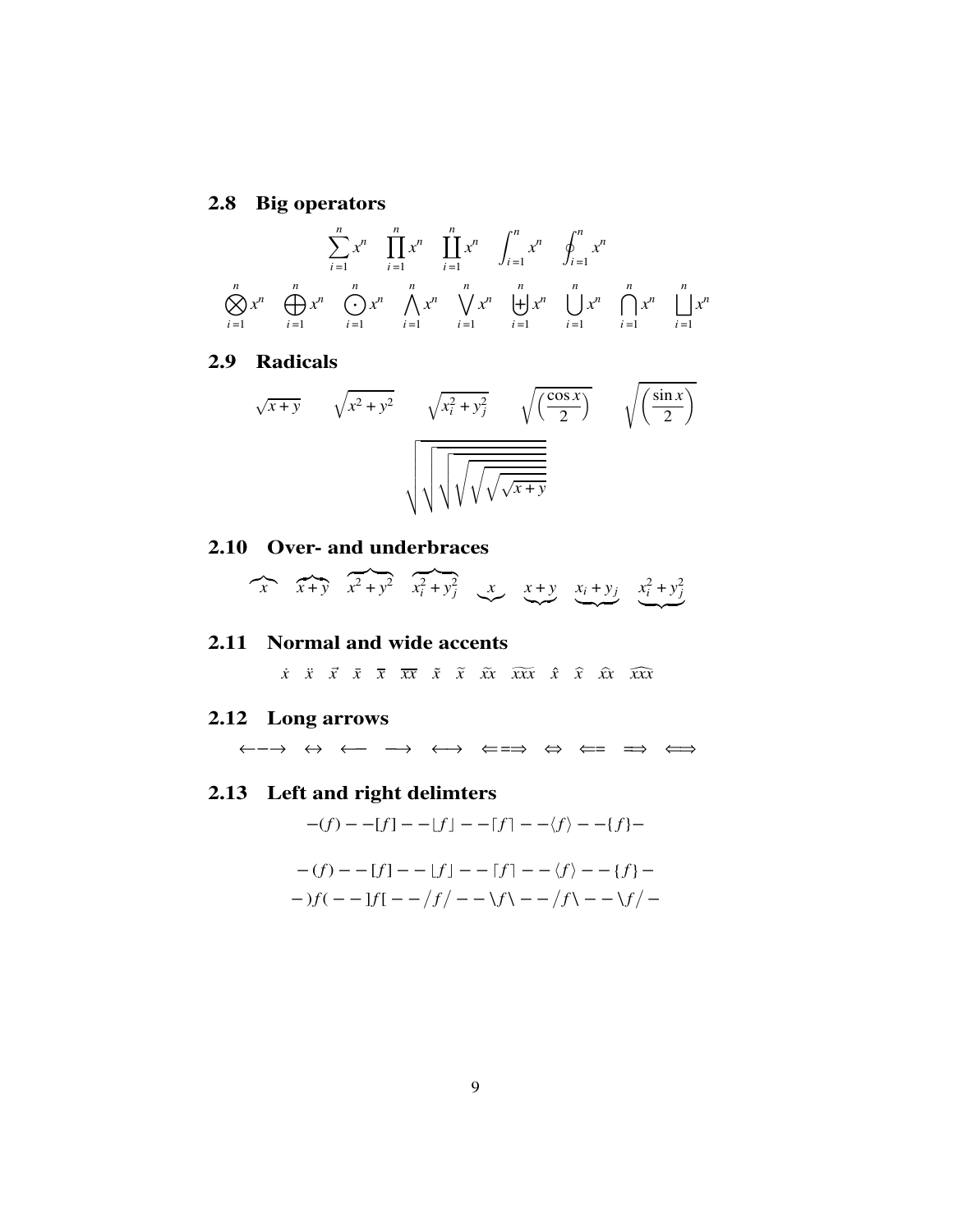#### **2.14 Big-g-g delimters**



#### **2.15 Symbols**

This is from [2]

| Symbol   | Control Sequence | mathcode | Family | <b>Hex Position</b> |
|----------|------------------|----------|--------|---------------------|
| д        | partial          | "0140    |        | 40                  |
| b        | flat             | "015B    |        | 5B                  |
|          | natural          | "015C    |        | 5C                  |
| 日井       | sharp            | "015D    |        | 5D                  |
| $\ell$   | ell              | "0160"   | 1      | 60                  |
| ı        | imath            | "017B    |        | 7B                  |
|          | jmath            | "017C    |        | 7C                  |
| ℘        | wp               | "017D    |        | 7D                  |
|          | prime            | "0230    | 2      | 30                  |
| $\infty$ | infty            | "0231    | 2      | 31                  |
| Δ        | triangle         | "0234    | 2      | 34                  |
| A        | forall           | "0238    | 2      | 38                  |
| Е        | exists           | "0239    | 2      | 39                  |
| —        | neg              | "023A    | 2      | 3A                  |
| Ø        | emptyset         | "023B    | 2      | 3B                  |
| $\Re$    | Re               | "023C    | 2      | 3C                  |
| S        | Im               | "023D    | 2      | 3D                  |
|          |                  |          |        |                     |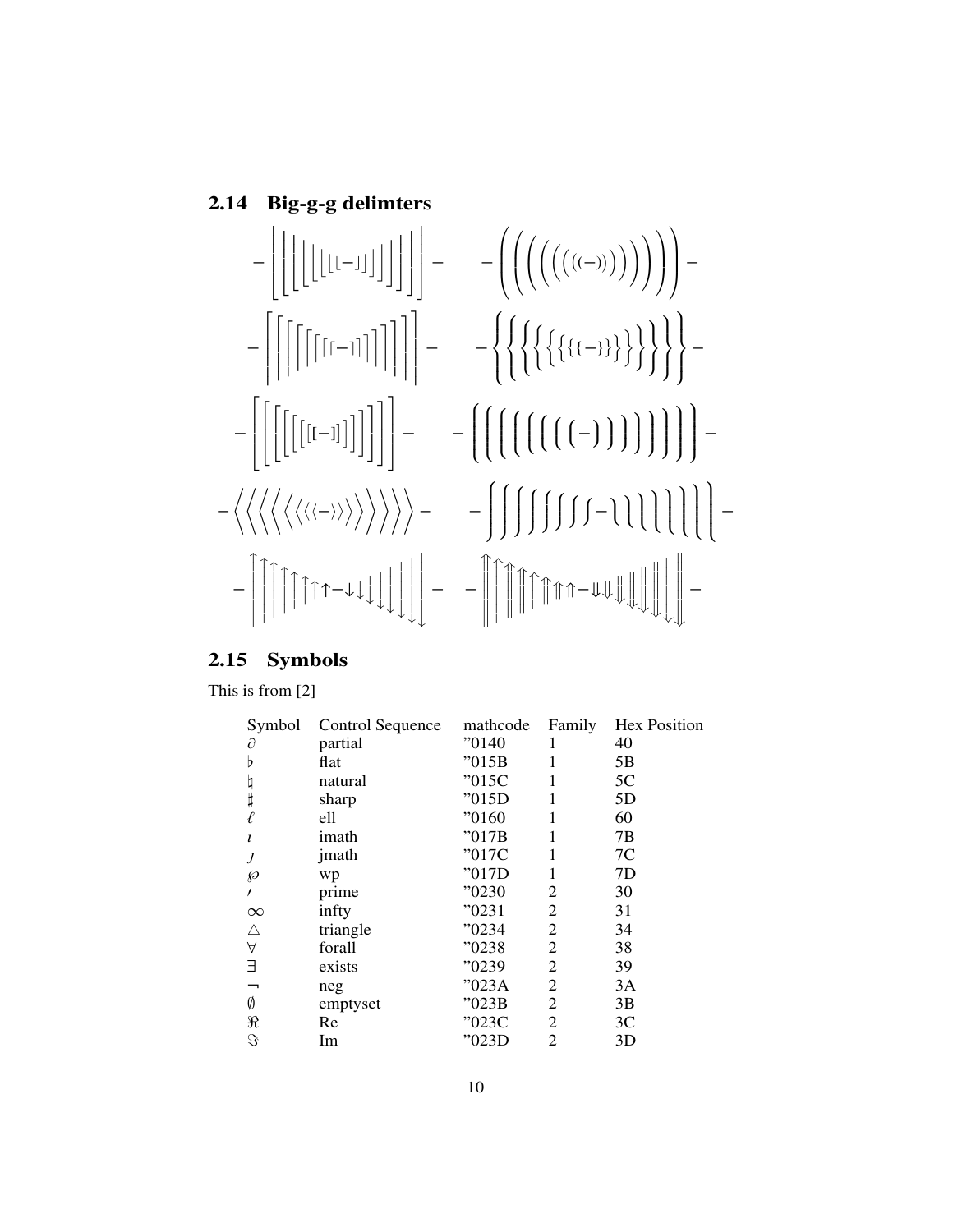| Τ                                  | top              | "023E          | $\overline{\mathbf{c}}$                           | 3E             |
|------------------------------------|------------------|----------------|---------------------------------------------------|----------------|
| $\bot$                             | bot              | "023F          | $\overline{c}$                                    | 3F             |
| $\aleph$                           | aleph            | "0240"         | $\overline{c}$                                    | 40             |
| $\nabla$                           | nabla            | "0272"         | $\overline{c}$                                    | 72             |
| $\clubsuit$                        | clubsuit         | "027C          | $\overline{c}$                                    | 7C             |
|                                    | diamondsuit      | "027D          | $\overline{c}$                                    | 7D             |
| $\diamondsuit$                     | heartsuit        | "027E          | $\overline{c}$                                    | 7E             |
|                                    | spadesuit        | "027F          | $\frac{2}{2}$                                     | 7F             |
| $\int\int$                         | smallint         | "1273          |                                                   | 73             |
| LΠ                                 | bigsqcup         | "1346"         | 3                                                 | 46             |
| $\oint$                            | ointop           | "1348          | 3                                                 | 48             |
| $_{\odot}$<br>$(\,\cdot\,)$        | bigodot          | "134A          | 3                                                 | 4A             |
| $\oplus$                           | bigoplus         | "134C          | 3                                                 | 4C             |
| ⊗⊗                                 | bigotimes        | "134E          | 3                                                 | 4E             |
| $\sum \sum$                        | sum              | "1350          | 3                                                 | 50             |
| $\prod \prod$                      | prod             | "1351"         | 3                                                 | 51             |
| $\int$                             | intop            | "1352          | 3                                                 | 52             |
|                                    | bigcup           | "1353          | 3                                                 | 53             |
| Πſ                                 | bigcap           | "1354"         | 3                                                 | 54             |
| せけ                                 | biguplus         | "1355          | 3                                                 | 55             |
| ΛΛ                                 | bigwedge         | "1356"         | 3                                                 | 56             |
| $V \setminus$                      | bigvee           | "1357          | 3                                                 | 57             |
| $\mathop{\rm II}\mathop{\rm II}$   | coprod           | "1360          | 3                                                 | 60             |
| D                                  | triangleright    | "212E          | $\mathbf{1}$                                      | 2E             |
| ◁                                  | triangleleft     | "212F          | $\mathbf{1}$                                      | 2F             |
| $\star$                            | star             | "213F          | $\mathbf{1}$                                      | 3F             |
|                                    | cdot             | "2201          | $\overline{\mathbf{c}}$                           | 01             |
| ×                                  | times            | "2202"         |                                                   | 02             |
| $\ast$                             | ast              | "2203          |                                                   | 03             |
| $\div$                             | div              | "2204          |                                                   | 04             |
| $\Diamond$                         | diamond          | "2205"         | $\begin{array}{c}\n2 \\ 2 \\ 2 \\ 2\n\end{array}$ | 05             |
| $\pm$                              | pm               | "2206          |                                                   | 06             |
| 干                                  | mp               | "2207          |                                                   | 07             |
| $\oplus$                           | oplus            | "2208          |                                                   | 08             |
| $\ominus$                          | ominus<br>otimes | "2209<br>"220A |                                                   | 09<br>0A       |
| $\otimes$<br>$\oslash$             | oslash           | "220B          |                                                   | 0B             |
|                                    | odot             | "220C          |                                                   | 0 <sup>C</sup> |
| $\odot$<br>$\overline{\mathbb{C}}$ | bigcirc          | "220D          |                                                   | 0D             |
| $\circ$                            | circ             | "220E          | 2 2 2 2 2 2 2 2                                   | 0E             |
|                                    |                  |                |                                                   |                |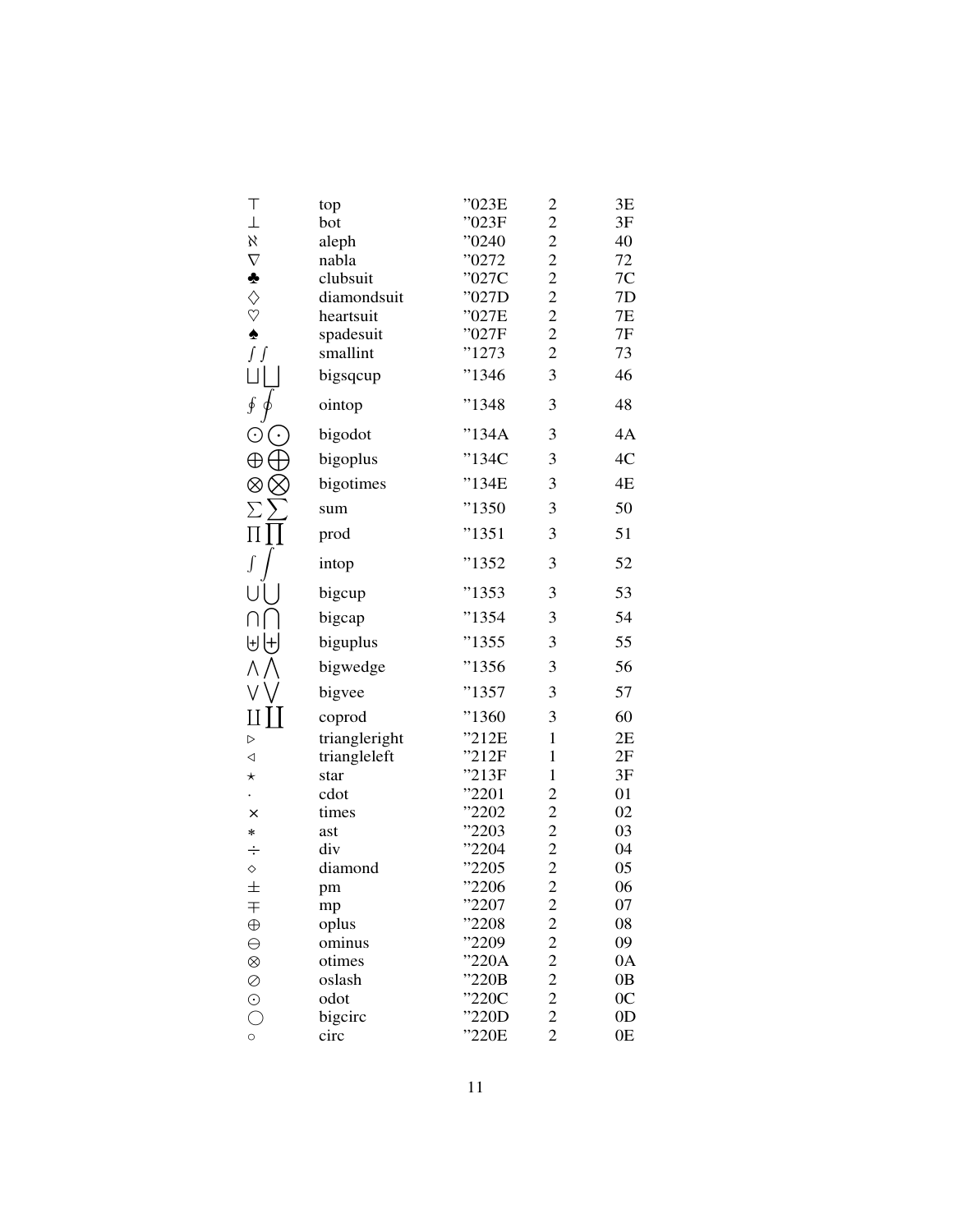| $\bullet$          | bullet           | "220F  | $\overline{\mathbf{c}}$ | 0 <sub>F</sub> |
|--------------------|------------------|--------|-------------------------|----------------|
| $\triangle$        | bigtriangleup    | "2234  | $\overline{c}$          | 34             |
| $\bigtriangledown$ | bigtriangledown  | "2235" | $\overline{c}$          | 35             |
| $\cup$             | cup              | "225B  | $\overline{c}$          | 5B             |
| $\cap$             | cap              | "225C  | $\overline{c}$          | 5C             |
| $\biguplus$        | uplus            | "225D  | $\overline{c}$          | 5D             |
| $\wedge$           | wedge            | "225E  | $\overline{c}$          | 5E             |
| $\vee$             | vee              | "225F  | $\overline{c}$          | 5F             |
| $\backslash$       | setminus         | "226E  | $\overline{c}$          | 6E             |
| Ş                  | wr               | "226F  | $\overline{c}$          | 6F             |
| $\mathbf{I}$       | amalg            | "2271  | $\overline{c}$          | 71             |
| $\sqcup$           | sqcup            | "2274" | $\overline{c}$          | 74             |
| $\Box$             | sqcap            | "2275" | $\overline{c}$          | 75             |
|                    | dagger           | "2279  | $\overline{c}$          | 79             |
|                    | ddagger          | "227A  | $\overline{c}$          | 7A             |
|                    | leftharpoonup    | "3128  | $\mathbf{1}$            | 28             |
|                    | leftharpoondown  | "3129  | $\mathbf{1}$            | 29             |
|                    | rightharpoonup   | "312A  | $\mathbf{1}$            | 2A             |
|                    | rightharpoondown | "312B  | $\mathbf{1}$            | 2B             |
|                    | smile            | "315E  | $\mathbf{1}$            | 5E             |
|                    | frown            | "315F  | $\mathbf{1}$            | 5F             |
|                    | asymp            | "3210  | $\overline{\mathbf{c}}$ | 10             |
|                    | equiv            | "3211  | $\overline{c}$          | 11             |
|                    | subseteq         | "3212  |                         | 12             |
|                    | supseteq         | "3213  | 2222222222222           | 13             |
|                    | leq              | "3214  |                         | 14             |
|                    | geq              | "3215  |                         | 15             |
|                    | preceq           | "3216  |                         | 16             |
|                    | succeq           | "3217  |                         | 17             |
|                    | sim              | "3218  |                         | 18             |
|                    | approx           | "3219  |                         | 19             |
|                    | subset           | "321A  |                         | 1A             |
|                    | supset           | "321B  |                         | 1B             |
|                    | $\mathop{11}$    | "321C  |                         | 1 <sup>C</sup> |
| $>\!\!>\!\!$       | gg               | "321D  |                         | 1 <sub>D</sub> |
|                    | prec             | "321E  |                         | 1E             |
| $\times$           | succ             | "321F  |                         | 1F             |
| $\leftarrow$       | leftarrow        | "3220  | $\overline{c}$          | 20             |
|                    | rightarrow       | "3221  | $\overline{\mathbf{c}}$ | 21             |
| $\leftrightarrow$  | leftrightarrow   | 3224   |                         | 24             |
|                    | nearrow          | "3225  |                         | 25             |
| ファフロール             | searrow          | '3226  |                         | 26             |
|                    | simeq            | 3227"  |                         | 27             |
|                    | Leftarrow        | '3228  |                         | 28             |
|                    | Rightarrow       | "3229  |                         | 29             |
| $\Leftrightarrow$  | Leftrightarrow   | "322C  | 2 2 2 2 2 2 2           | 2C             |
|                    |                  |        |                         |                |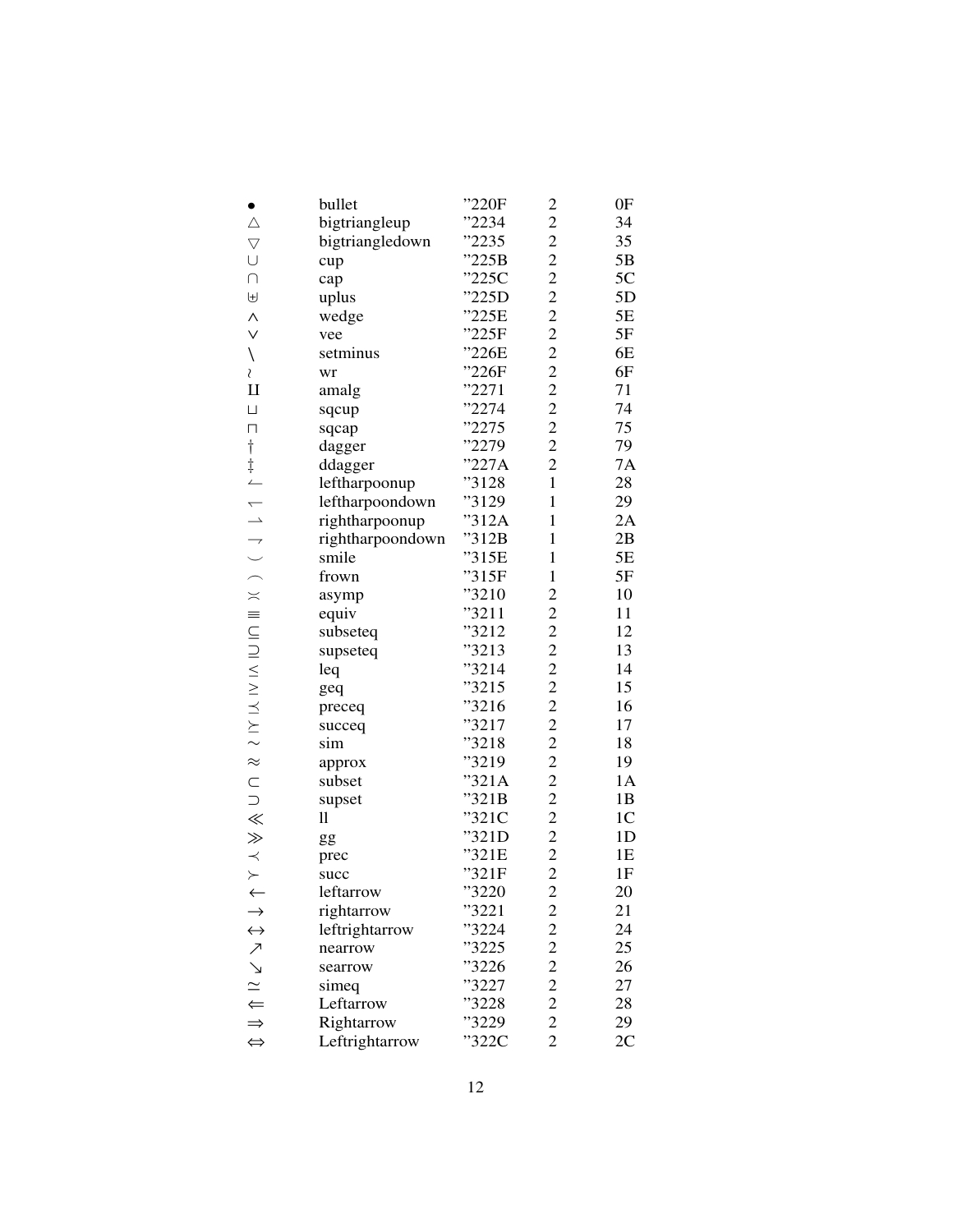| ↖             | nwarrow                 | "322D | 2              | 2D |
|---------------|-------------------------|-------|----------------|----|
| ↙             | swarrow                 | "322E | 2              | 2E |
| $\propto$     | propto                  | "322F | 2              | 2F |
| $\in$         | in                      | "3232 | 2              | 32 |
| $\Rightarrow$ | $\overline{\textbf{n}}$ | "3233 | 2              | 33 |
|               | not                     | "3236 | 2              | 36 |
|               | mapstochar              | "3237 | 2              | 37 |
|               | perp                    | "323F | $\overline{2}$ | 3F |
|               | vdash                   | "3260 | 2              | 60 |
|               | dashv                   | "3261 | 2              | 61 |
|               | mid                     | "326A | $\overline{2}$ | 6A |
|               | parallel                | "326B | 2              | 6B |
| 트             | sqsubseteq              | "3276 | 2              | 76 |
| $\equiv$      | sqsupseteq              | "3277 | 2              | 77 |
|               |                         |       |                |    |

#### **2.16 Miscellanneous formulae**

Taken from [3]

$$
\hbar v = E, \qquad \hbar \neq \pi, \qquad \partial j, \qquad x^j, \qquad x^l
$$

Some other other equations:  $\sum^{J} a'$ ,  $r^a$  and  $D^k$ .

Let  $A = (a_{ij})$  be the adjacency matrix of graph *G*. The corresponding Kirchhoff matrix **K** =  $(k_{ij})$  is obtained from **A** by replacing in  $-\mathbf{A}$  each diagonal entry by the degree of its corresponding vertex; i.e., the *i*th diagonal entry is identified with the degree of the *i*th vertex. It is well known that

$$
\det \mathbf{K}(i|i) = \text{ the number of spanning trees of } G, \quad i = 1, \dots, n \tag{5}
$$

where  $\mathbf{K}(i|i)$  is the *i*th principal submatrix of **K**.

Let  $C_{i(j)}$  be the set of graphs obtained from *G* by attaching edge  $(v_i v_j)$  to each spanning tree of *G*. Denote by  $C_i = \bigcup_j C_{i(j)}$ . It is obvious that the collection of Hamiltonian cycles is a subset of  $C_i$ . Note that the cardinality of  $C_i$  is  $k_{ii}$  det  $\mathbf{K}(i|i)$ . Let  $\hat{X} = {\hat{x}_1, \dots, \hat{x}_n}$ . Define multiplication for the elements of  $\hat{X}$  by

$$
\hat{x}_i \hat{x}_j = \hat{x}_j \hat{x}_i, \quad \hat{x}_i^2 = 0, \quad i, j = 1, ..., n.
$$
 (6)

Let  $\hat{k}_{ij} = k_{ij}\hat{x}_j$  and  $\hat{k}_{ij} = -\sum_{j \neq i} \hat{k}_{ij}$ . Then the number of Hamiltonian cycles  $H_c$  is given by the relation

$$
\left(\prod_{j=1}^{n} \hat{x}_j\right) H_c = \frac{1}{2} \hat{k}_{ij} \det \widehat{\mathbf{K}}(i|i), \qquad i = 1, \dots, n. \tag{7}
$$

The task here is to express (7) in a form free of any  $\hat{x}_i$ ,  $i = 1, \ldots, n$ . The result also leads to the resolution of enumeration of Hamiltonian paths in a graph.

It is well known that the enumeration of Hamiltonian cycles and paths in a complete graph  $K_n$  and in a complete bipartite graph  $K_{n_1 n_2}$  can only be found from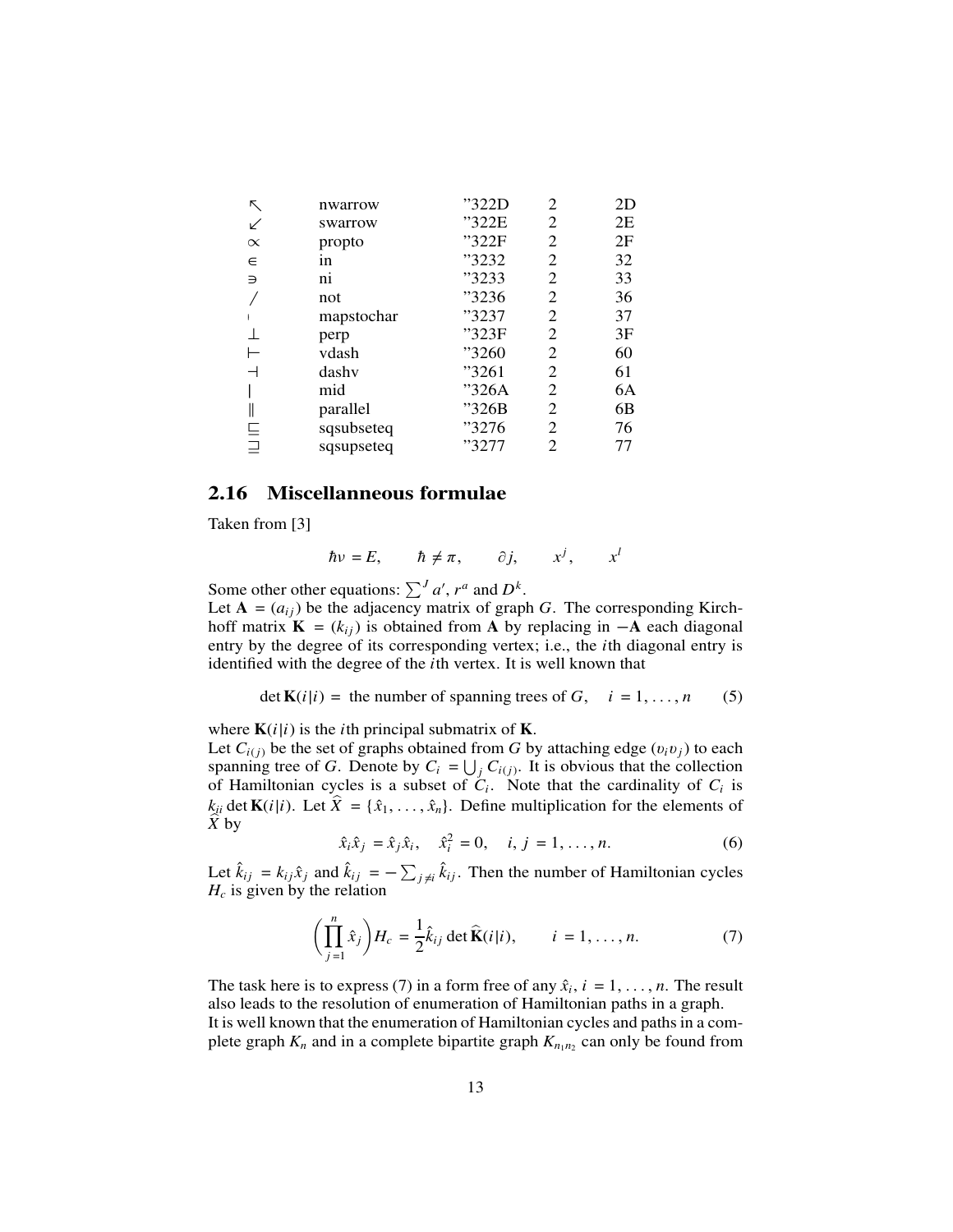*first combinatorial principles*. One wonders if there exists a formula which can be used very efficiently to produce  $K_n$  and  $K_{n_1n_2}$ . Recently, using Lagrangian methods, Goulden and Jackson have shown that *H<sup>c</sup>* can be expressed in terms of the determinant and permanent of the adjacency matrix. However, the formula of Goulden and Jackson determines neither  $K_n$  nor  $K_{n_1n_2}$  effectively. In this paper, using an algebraic method, we parametrize the adjacency matrix. The resulting formula also involves the determinant and permanent, but it can easily be applied to  $K_n$  and  $K_{n_1 n_2}$ . In addition, we eliminate the permanent from  $H_c$  and show that  $H_c$  can be represented by a determinantal function of multivariables, each variable with domain  $\{0, 1\}$ . Furthermore, we show that  $H_c$ can be written by number of spanning trees of subgraphs. Finally, we apply the formulas to a complete multigraph  $K_{n_1...n_p}$ .

The conditions  $a_{ij} = a_{ji}$ ,  $i, j = 1, \ldots, n$ , are not required in this paper. All formulas can be extended to a digraph simply by multiplying *H<sup>c</sup>* by 2. The boundedness, property of  $\Phi_0$ , then yields

$$
\int_{\mathcal{D}} |\overline{\partial} u|^2 e^{a|z|^2} \geq c_6 a \int_{\mathcal{D}} |u|^2 e^{a|z|^2} + c_7 \delta^{-2} \int_A |u|^2 e^{a|z|^2}.
$$

Let *B*(*X*) be the set of blocks of  $\Lambda_X$  and let  $b(X) = |B(X)|$ . If  $\phi \in Q_X$  then  $\phi$  is constant on the blocks of  $\Lambda_X$ .

$$
P_X = \{ \phi \in M \mid \Lambda_{\phi} = \Lambda_X \}, \qquad Q_X = \{ \phi \in M \mid \Lambda_{\phi} \ge \Lambda_X \}. \tag{8}
$$

If  $\Lambda_{\phi} \geq \Lambda_X$  then  $\Lambda_{\phi} = \Lambda_Y$  for some  $Y \geq X$  so that

$$
Q_X=\bigcup_{Y\geq X}P_Y.
$$

Thus by Möbius inversion

 $\mathbf{u}$ 

$$
|P_Y| = \sum_{X \ge Y} \mu(Y, X) |Q_X|.
$$

Thus there is a bijection from  $Q_X$  to  $W^{B(X)}$ . In particular  $|Q_X| = w^{b(X)}$ .

$$
W(\Phi) = \begin{vmatrix} \frac{\varphi}{(\varphi_1, \varepsilon_1)} & 0 & \dots & 0 \\ \frac{\varphi k_{n2}}{(\varphi_2, \varepsilon_1)} & \frac{\varphi}{(\varphi_2, \varepsilon_2)} & \dots & 0 \\ \dots & \dots & \dots & \dots & \dots \\ \frac{\varphi k_{n1}}{(\varphi_n, \varepsilon_1)} & \frac{\varphi k_{n2}}{(\varphi_n, \varepsilon_2)} & \dots & \frac{\varphi k_{nn-1}}{(\varphi_n, \varepsilon_{n-1})} & \frac{\varphi}{(\varphi_n, \varepsilon_n)} \end{vmatrix}
$$